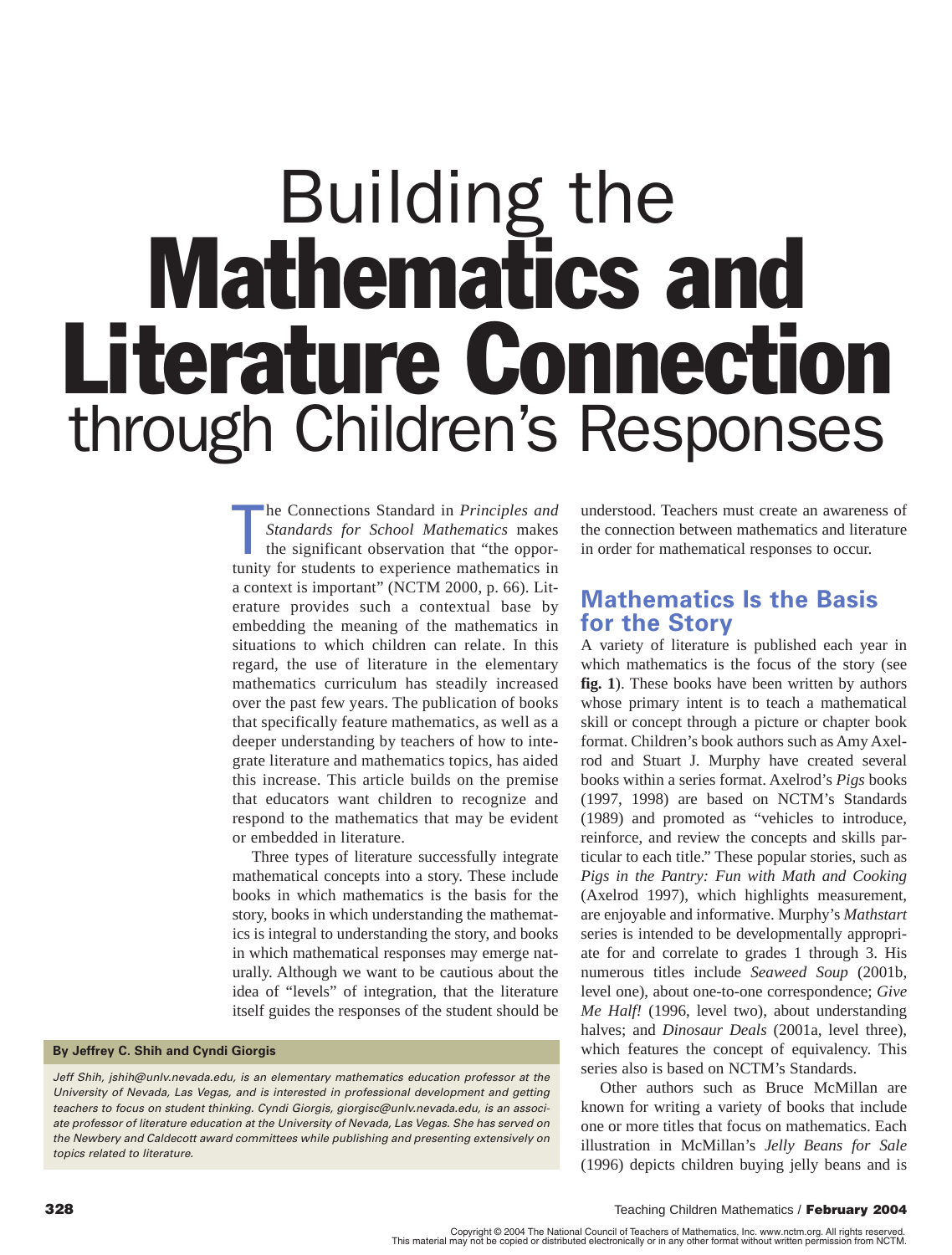#### **Figure 1**

#### **Examples of literature in which mathematics is the basis for the story**

- Adler, David A. *How Tall, How Short, How Faraway.* New York: Holiday House, 1999. Axelrod, Amy. *Pigs in the Pantry: Fun with*
- *Math and Cooking.* New York: Simon & Schuster, 1997.
- Daniels, Teri. *Math Man.* New York: Orchard, 2001.
- Hoban, Tana. *Cubes, Cones, Cylinders, & Spheres.* New York: Greenwillow, 2000.
- Leedy, Loreen. *Measuring Penny.* New York: Holt, 1997.
- ———. *Follow the Money.* New York: Holiday House, 2002.
- McMillan, Bruce. *Jelly Beans for Sale.* New York: Scholastic, 1996.
- Mills, Claudia. *7*  × *9 = Trouble.* New York: Farrar, Straus Giroux, 2002.
- Murphy, Stuart J. *Betcha.* New York: Harper-Collins, 1997.
- Pallotta, Jerry. *The Hershey's Milk Chocolate Multiplication Book.* New York: Scholastic, 2002.

accompanied by a corresponding equivalence such as  $1¢ = 1$  jelly bean. Having children represent different amounts of money for a specified number of jelly beans is one way to use this book in a mathematics classroom. The book offers six different ways for children to buy twenty-five jelly beans. In one class, the teacher challenged her students to come up with as many different ways as they could to pay for fifty jelly beans. Loreen Leedy has written and illustrated several books that emphasize money, measurement, and fractions, such as *The Monster Money Book* (2000), *Measuring Penny* (1997), and *Fraction Action* (1996). David A. Adler writes about a variety of mathematical concepts using stories that follow a predictable format. These include *Fraction Fun* (1995) and *How Tall, How Short, How Faraway* (1999).

With these types of books, the questions that the teacher asks students relate specifically to mathematics. *The Hershey's Milk Chocolate Fractions Book* by Jerry Palotta (1999) includes mathematical statements throughout the text such as "Sixtwelfths is equal to one-half. When two fractions equal each other, they are called equivalent fractions." From the perspective of integration, that teachers use this type of literature as an opportunity for their students to ask mathematical questions within the context of the story is important. In this case, a teacher could use *The Hershey's Milk Chocolate Fractions Book* as the context for a study of equivalent fractions, using the pictures of the chocolate bars in the book to show the equivalence of one-half and six-twelfths. The mathematics in the book is obvious; teachers can begin to facilitate discussions centered on both mathematics and literature.

All these books, both series and individual titles, have been written with mathematics as the intent of the story. Teachers sharing these books with children are not imposing what mathematical concepts they believe the story contains, because the concepts are obvious to the reader. This aspect becomes the strength of the books; students will enjoy the story and teachers can build on a mathematics lesson generated directly from the book. More important, the books provide examples of high-quality literature that enhance and extend students' understanding of a mathematical concept.

# **Understanding the Mathematics Is Integral to Understanding the Story**

Another type of literature that teachers may select includes books in which understanding the mathematics is integral to understanding the story but is not the basis for the story (see **fig. 2**). In sharing these types of stories, teachers have the opportunity to facilitate students' process of asking mathematical questions that stem directly from the story. The difference is that mathematics does not drive the book; rather, it is embedded within the story. The teacher must assist the students in understanding the mathematics that is in turn essential to understanding the focus of the story.

Some books incorporate mathematical concepts that students must understand in order to comprehend the story. On the surface, *Rosie's Walk* by Pat Hutchins (1968) chronicles a day in the life of a hen named Rosie. Teachers also can use the book to explore spatial relationships, because students must understand positional words such as *between, inside, outside, near,* and *on* to understand how Rosie travels throughout her day. This book specifically addresses the Geometry Standard in *Principles and Standards for School Mathematics*, in which students specify locations and describe spatial relationships (NCTM 2000). One teacher used the book to stress these spatial relationships and positional words by asking her students to act out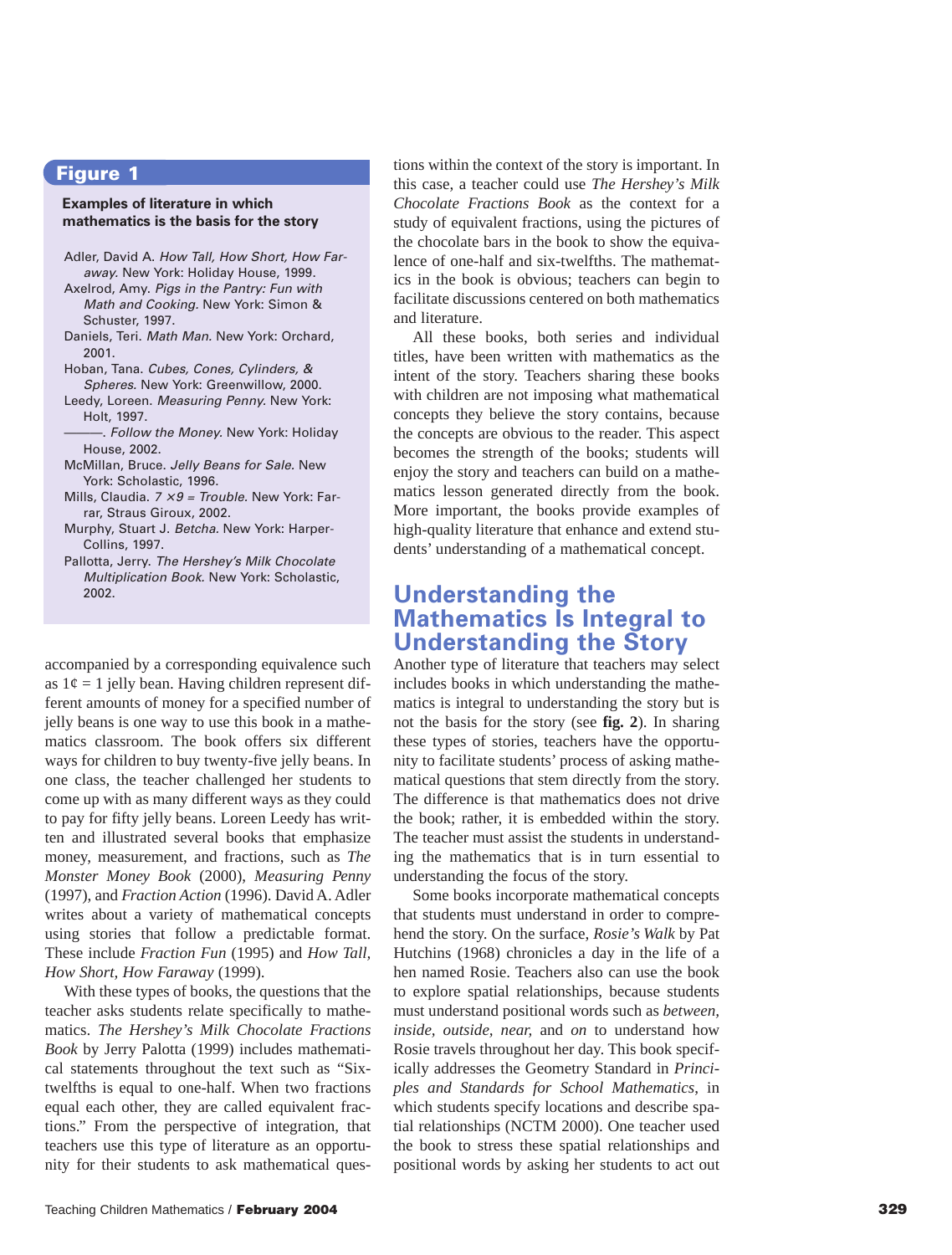### **Figure 2**

#### **Examples of literature in which understanding the mathematics is integral to understanding the story**

| Cuyler, Margery. 100th Day Worries. New York:<br>Simon & Schuster, 2000.           |
|------------------------------------------------------------------------------------|
| Demi, One Grain of Rice: A Mathematical Folk-<br>tale. New York: Scholastic, 1997. |
| Florian, Douglas. A Pig Is Big. New York:<br>Greenwillow, 2000.                    |
| Halperin, Wendy Anderson. Once Upon a                                              |
| Company A True Story. New York:                                                    |
| Orchard, 1998.                                                                     |
| Hutchins, Pat. Rosie's Walk. New York:                                             |
| Macmillan, 1968.                                                                   |
| Lewis, J. Patrick. Arithme-Tickle: An Even                                         |
| Number of Odd Riddle-Rhymes. San Diego,                                            |
| Calif.: Harcourt, 2002.                                                            |
| Michelson, Richard. Ten Times Better. New                                          |
| York: Cavendish, 2000.                                                             |
| Tang, Greg. The Grapes of Math. New York:                                          |
| Scholastic, 2001.                                                                  |
| —. Math for All Seasons: Mind-Stretching                                           |
| Math Riddles. New York: Scholastic, 2002.                                          |
| Wells, Rosemary. Emily's First 100 Days of                                         |
| <i>School.</i> New York: Hyperion, 2000.                                           |
|                                                                                    |

the positional words and relate them to Rosie's experiences in the story. The teacher asked one student to walk "around" her desk, just as Rosie went "around" the lake. She then gave the students the opportunity to ask questions about the positional words. *The Doorbell Rang*, also by Hutchins (1986), is one book that teachers readily share with students to teach division. The story line provides an enjoyable read-aloud, and as students become more familiar with the idea of sharing and division, they are able to generate similar questions themselves and story problems that relate to the story.

In Demi's *One Grain of Rice: A Mathematical Folktale* (1997), a village girl named Rani performs a good deed for the raja and is permitted to choose her own reward. Rani asks for one grain of rice, doubled every day for thirty days. Essential to understanding the story is discovering how much the number of grains of rice increases as time passes. Understanding of the story addresses both the Number and Operations Standard and the Algebra Standard. One teacher asked his students how many grains of rice the raja needed to store after a specific number of days. Another teacher also addressed the Data Analysis Standard by asking her students how they could represent the grains of rice using graphs and technology.

Even poetry can incorporate mathematical concepts. In sharing *A Pig Is Big* by Douglas Florian (2000), teachers must make sure that students understand size perceptions:

A pig is big. A pig is fat. A pig is bigger than my hat. What's bigger than a pig?

After students have an opportunity to think about relative size, the answer of "a cow" certainly is acceptable. *Arithme-Tickle: An Even Number of Odd Riddle-Rhymes* by J. Patrick Lewis (2002) also is enhanced when students are able to solve the mathematical problems posed in each riddle, such as the following:

Dr. Nast said, I'll give you three shots to get rid of those hideous spots. One shot every half hour. Goodness sake! How long did those nasty Nast shots take?

The students can enjoy the rhyme; however, understanding the mathematics to solve the riddle makes it more meaningful. The answers appear written backward on the bottom of the page for those who are completely stumped.

Finally, Jon Scieszka's *Math Curse* (1995) presents a humorous perspective about mathematics as Mrs. Fibonacci tells the class, "You know, you can think of almost everything as a math problem." The little boy in the book takes this comment literally and sees mathematics in all aspects of his day, until he attempts to break the "math curse" that is plaguing him. For readers, both children and adults, who have had more exposure to mathematics, the story takes on greater meaning. The reader is able to better relate to the extent of the "math curse" with more understanding of mathematics content. Students will see familiar topics such as measurement, data, and logic in the context of the little boy's breakfast, lunch, and dinner. When Mrs. Fibonacci says that she counts "1, 1, 2, 3, 5, 8, 13, . . . ," readers who understand numbers see the humor in both her response and her name. Similarly, students who have been exposed to counting in different bases will appreciate the counting of the children on planets Tetra and Binary, who have only two fingers and one finger on each hand, respectively. The illustration of the little boy's dream includes everything from pi, trigonometric functions, and Pascal's Triangle to the Pythagorean Theorem.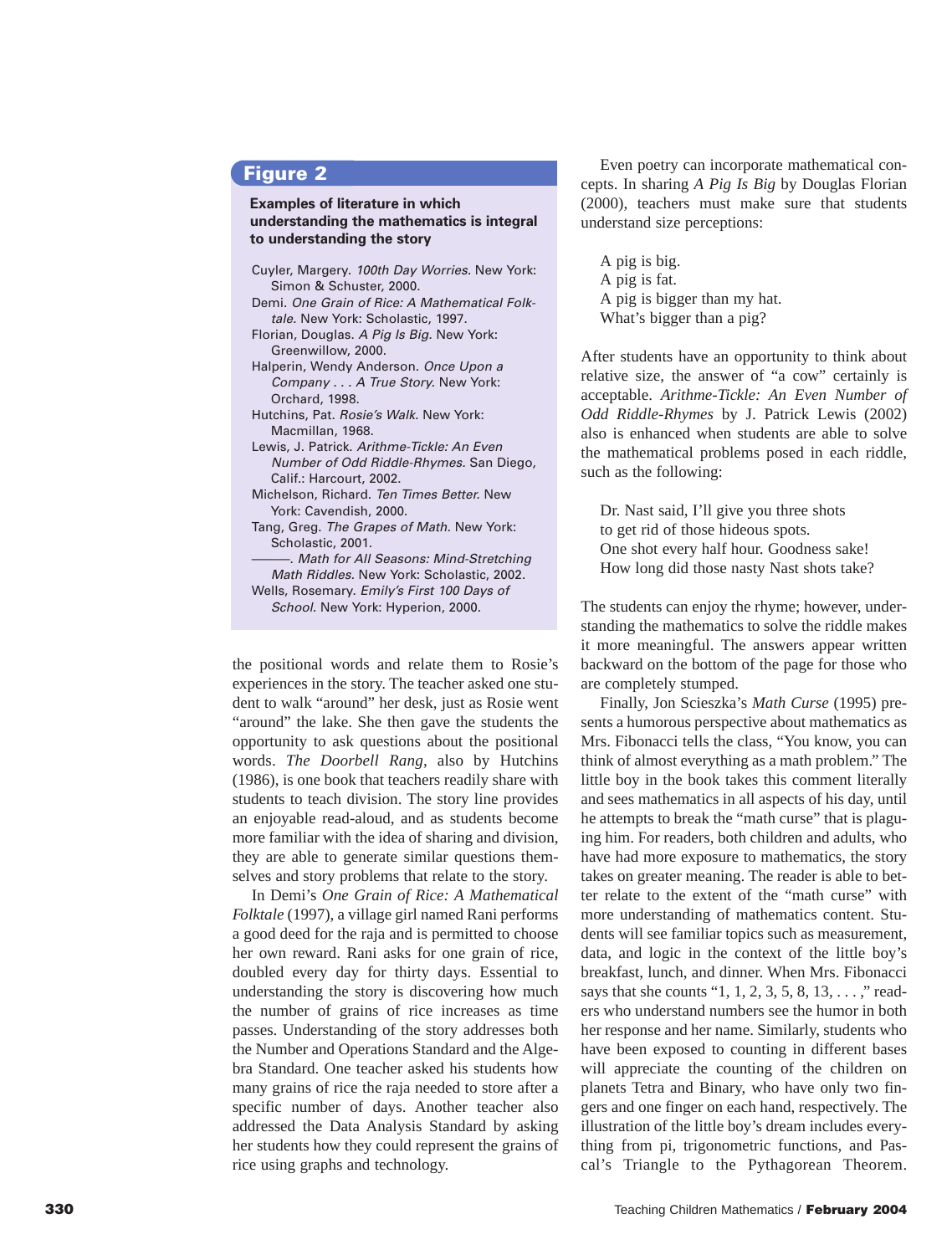Although students of all ages can enjoy this book, *Math Curse* becomes more meaningful to read as students come to understand more mathematics.

In these examples, the mathematics is integral to understanding the story. Rosie's experiences in her travels across the farm are enriched by the positional words in the story, and both students and the raja in *One Grain of Rice* learn about how quickly a geometric sequence grows. Florian's "pig" encourages a variety of responses without one correct answer but several possibilities, whereas *Arithme-Tickle* provides the answer along with a strategy for how to achieve it. As with books in which mathematics is the basis of the story, teachers should ask students mathematical questions about the literature. Teachers also should give students opportunities to ask their own mathematical questions about literature in both of these cases. This second type of literature in which mathematics enriches the story's understanding is a natural progression from the first type of literature in which mathematics is the story's basis. The teacher's role is important; he or she is able to recognize the mathematical concepts that are embedded in the story and make understanding of them a natural part of students' responses. This needs to occur not through a separate lesson but rather within the context of sharing the story.

## **Mathematics Emerges Naturally Based on the Reader's Connection**

Readers can discover mathematics in most pieces of literature. Children must have an opportunity to respond "mathematically," however, and teachers must not impose the literature on them to teach a specific skill. At times, teachers are so enthusiastic about integrating literature into the mathematics curriculum that they unintentionally detract from the literary value of the story. Other times, teachers may not acknowledge that students are making a mathematical connection to a book. In a supportive classroom community in which literature and mathematics thrive, however, both teachers and students can begin to realize that mathematics is integral not only to daily living but also to those connections that may extend into literature. Everything that teachers value about mathematics emerging from literature can be applied to the types of literature described in this article. Students should have the opportunity to think mathematically about all types of literature. In the types of literature

#### **Figure 3**

#### **Examples of literature in which mathematics naturally emerges from the story based on the reader's connection**

- Birdseye, Tom. *Tarantula Shoes.* New York: Penguin, 1996. Jones, Bill T. *Dance.* New York: Hyperion,
- 1998. Tunnell, Michael O. *Mailing May.* New York:
- Greenwillow, 1997.

described here, the mathematics simply is more obvious. By working with these types of literature, children grow accustomed to approaching literature from a mathematical perspective. When a teacher develops, encourages, and is aware of developing a mathematical perspective toward literature, children begin to make mathematical connections with all types of litera-

ture (see **fig. 3**).

One example of this occurred with a fourth-grade class that had been reading Tom Birdseye's *Tarantula Shoes* (1996). This short novel, appropriate for grades 4 and higher, tells a story about a boy trying to raise money to buy an expensive pair of sneakers. Students generated questions about the story such as the following:

- How much do the shoes cost?
- How much has he saved?
- How much does he need to buy the shoes?
- How much is the sales tax?
- How much interest would he have earned if he had the money in the bank?

These questions emerged naturally from the book, based on the students' interest in how the boy would raise enough money to purchase the shoes. The story also was relevant to these students' lives because they often discussed things they wanted to buy and how they were going to get the money to purchase them. Authenticity and relevancy often are essential to students generating mathematical connections to a story. This is true for both adults and children. Although it was important that students understood the amount of money that needed

**By working with these types of literature, children grow accustomed to approaching literature from a mathematical perspective**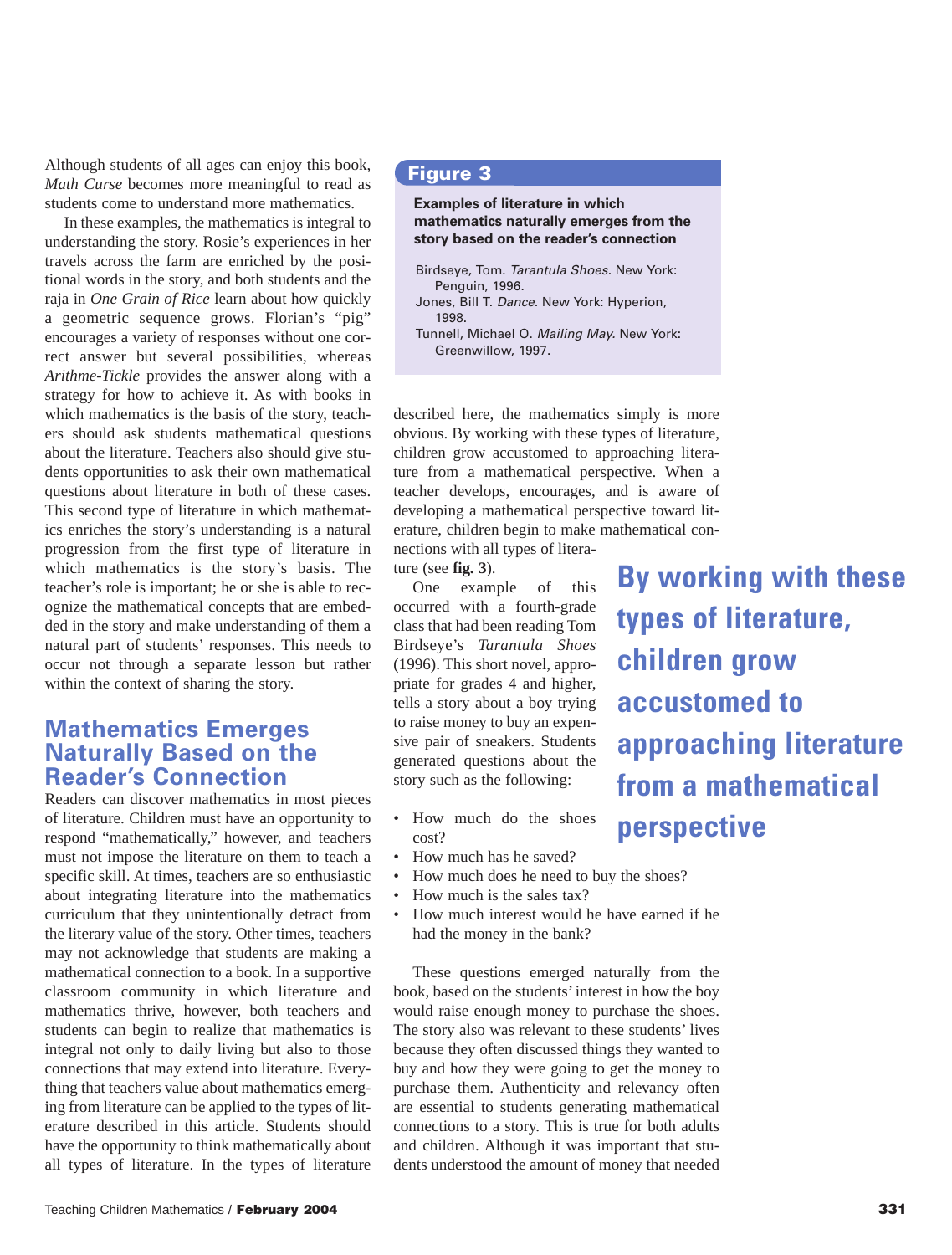to be raised, the other mathematical questions were not imperative to the understanding of the story but the students saw them as meaningful. The authentic experience of making their own connections to the story assisted the students in taking their understanding to another level. According to the recent National Research Council text *Adding It Up* (2001), building on students' informal knowledge is important. Literature provides an opportunity for students to bring their own connections to a story.

The teacher of a fifth-grade class shared *Dance* by Bill T. Jones (1998), a brief picture book that details the life of a dancer. The teacher presented the book as part of a unit on careers. As the students began to discuss the book, questions about a dancer's rhythm began to emerge. The teacher, who had a dance background, saw this as an opportunity to incorporate concepts such as spatial sense,

# **Naturally emerging responses can come from all types of literature**

geometric movement, and right angles. He had the class perform basic dance movements as they counted out sets of four in time to the music. This creative response to both the book and geometry proved very entertaining and useful for the teacher and students as the movements added to the students' experience and understanding. Part of developing awareness for students to

make mathematical connections involves the teacher developing an awareness of possible mathematical connections. In this case, the teacher saw the students' questions about rhythm as an opportunity to learn about aspects of geometry.

Another teacher chose to read *Mailing May* by Michael O. Tunnell (1997) to her second-grade students. The children were discussing families, particularly their grandparents. *Mailing May* is a historical picture book based on the true story of a young girl who was literally "mailed" to her grandmother at a time when it was acceptable to send items such as live poultry through the postal service. May boarded a train with fifty-three cents' worth of stamps stuck to her coat, sat in the postal car with her postmaster uncle, and arrived at her grandmother's house later that day. As students began to discuss the story, they asked questions such as the following:

- How long did it take to go over the mountains on the train?
- How much would it cost to mail May today?
- How big would a baby chick be that weighed 50 pounds?
- How many miles would the trip be now?

In this discussion, the teacher gave the children the chance to discover their connections to the story. *Mailing May* was not about mathematics, nor was understanding of mathematics essential to comprehension of the story; however, the second graders were curious about many aspects of the story that just happened to involve mathematics.

In all three of these examples, the students initiated the mathematical questions based on their response to the story. The teacher did not impose a mathematics lesson based on what he or she thought were mathematical concepts in the story. An authentic connection to mathematics occurred based on the previous types of literature that were shared in the students' classrooms.

# **Conclusion**

Naturally emerging responses can come from all types of literature, whether they are books in which the intent is mathematics, books in which understanding of mathematics is integral to understanding the story, or books that simply are good literature.

As teachers, we want to help students make connections among mathematics, literature, and their own informal knowledge. Our goal is to enhance and extend students' understanding by enhancing and extending the story, not by diverting attention from the story. With all types of literature, the teacher must read the entire story to enhance literacy development before pursuing the teaching of mathematical concepts in the story. Students should have opportunities to engage in open-ended discussions about the story and to build on their authentic connections and questions. Teachers must be aware of students' responses. Giving students time to think and to discuss both literature and mathematics is important.

Teachers should revisit or, at the very least, allow students continued access to the stories that they share. Although asking students to revisit and practice computation problems is common, revisiting literature is not. Some of the questions that both students and teachers may want to pursue often emerge with repeated readings of the story.

Mathematics and literature support students' growth in the areas of literacy and mathematical development. Literature that focuses entirely on mathematics should be a natural part of a mathe